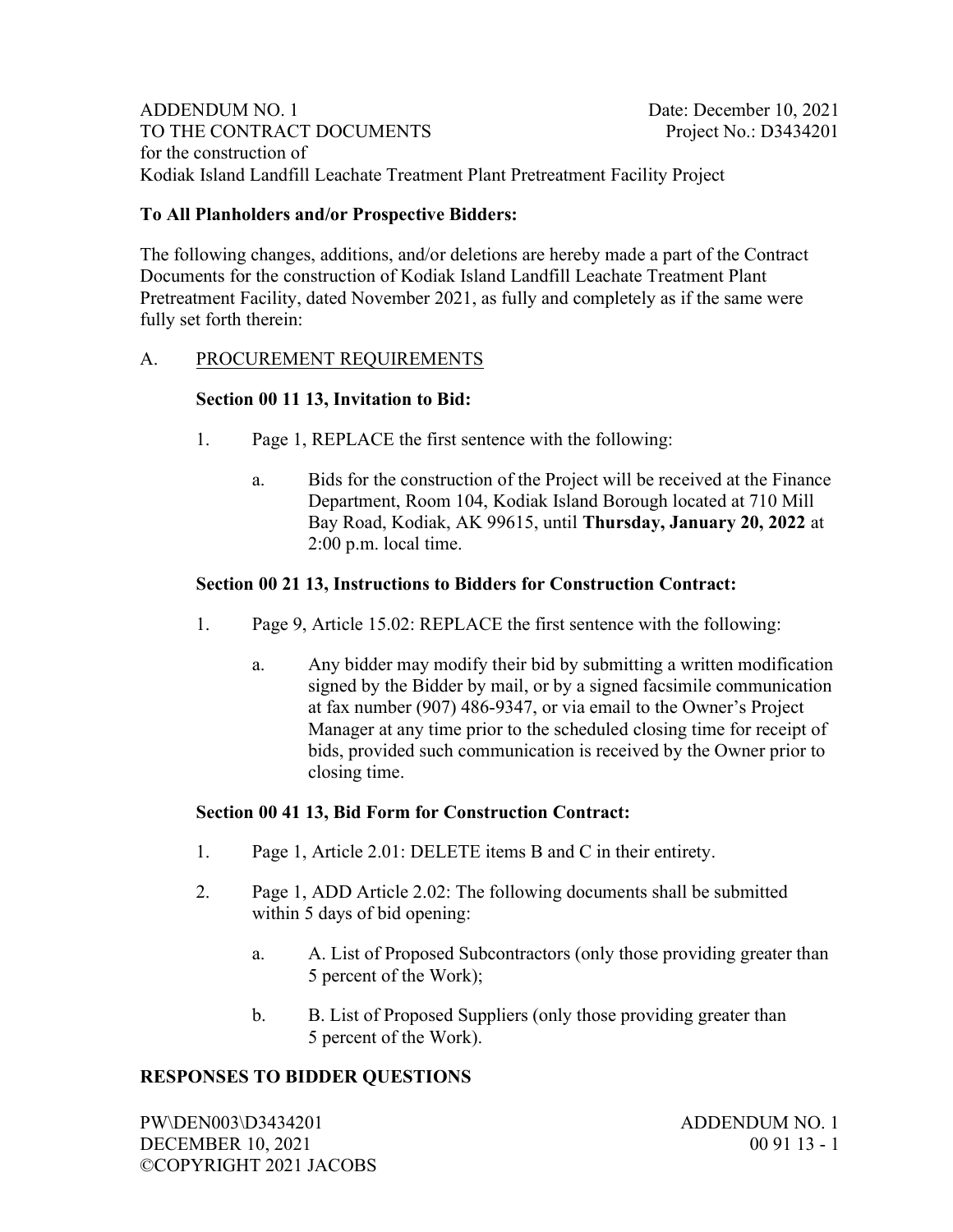Question 1: I wanted to see if you could provide the information identified in section 5.02 of the instruction to Bidders regarding existing conditions and potential hazardous conditions. If this information doesn't include any as built info for the existing building can that be provided?

Response 1: Specific subsurface Technical Data mentioned in ITB 5.02 are presented in the Supplementary Conditions. The pre-engineered metal building submittal for the main Leachate Treatment Plan is included in Attachment A of this addendum. There are no known hazardous conditions associated with the existing building (e.g., asbestos).

Question 2: Article 2 (2.01) of the "BID FORM FOR CONSTRUCTION CONTRACT" indicates that a list of proposed Subcontractors (B) and Suppliers (C) should be attached to the bid. Can this list of subcontractors and suppliers be provided within 5 days of the bid opening?

Response 2: The list of proposed Subcontractors and Suppliers can be provided by the apparent successful bidder within 5 days of bid opening.

Question 3: Please confirm that the EJCDC C-451 form is to be turned in after the bid opening and doesn't need to be included with the Bid.

 Response 3: Not confirmed. This form needs to be submitted with the bid because it informs the Owner if the bidder is qualified to execute the Work. The Microsoft Word document version of this form is included as Attachment B of this addendum.

Question 4: ITB Article 15 – Modification and Withdrawal of Bid, item 15.02 – indicated bids can be modified via Fax, will a Fax modification form be provided? Can modifications to bids also be made via email?

Response 4: Attachment C is a bid modification form. Emailed modifications are also acceptable. This form can also be used and submitted to the Owner's Project Manager via email.

Question 5: As referred to in 40 99 90, Who is the "Owner's Control System Integrator" for this project? Company name and main point of contact will be fine.

Response 5: Jacobs/Don Watson, mobile phone: (541) 740-0171

Question 6: I would like to ask for a bid extension. With the holidays we are pushing it to get competitive bids from suppliers.

Response 6: The bid due date has been extended to January 20, 2022 at 2:00 p.m.

Clarification on Volume 3 – Drawings Title. The title of the drawings reads, "Kodiak Landfill Aeration Tank". This is the same project. The aeration tank is the main process component of the pretreatment facility.